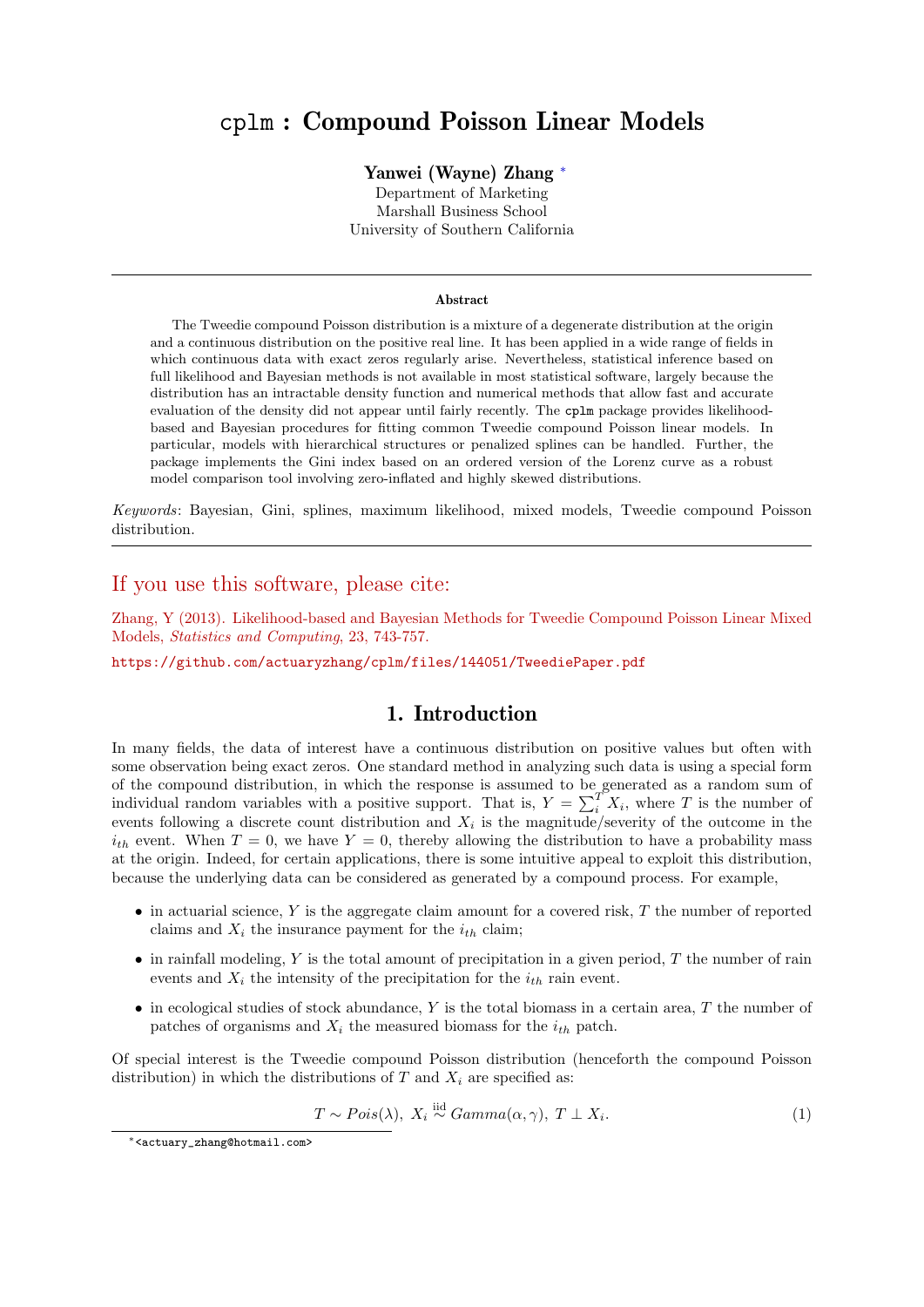For a given  $\alpha$ , this distribution can be expressed in the form of the exponential dispersion model [\(Jør](#page-14-0)[gensen](#page-14-0) [1987\)](#page-14-0) with a power variance function  $V(\mu) = \mu^p$ , where the power index  $p = (\alpha + 2)/(\alpha + 1) \in$  $(1, 2)$ . As a result, estimation procedures developed for the exponential dispersion model are directly applicable to the compound Poisson distribution. Indeed, applications of this particular compound distribution, primarily in the form of generalized linear models [GLM], have been found in actuarial science [\(Smyth and Jørgensen](#page-14-1) [2002\)](#page-14-1), animal studies [\(Perry](#page-14-2) [1981\)](#page-14-2), assay analysis [\(Davidian](#page-13-0) [1990\)](#page-13-0), botany studies [\(Dunn and Smyth](#page-13-1) [2005\)](#page-13-1), survival analysis [\(Hougaard, Harvald, and Holm](#page-14-3) [1992\)](#page-14-3), rainfall modeling [\(Dunn](#page-13-2) [2004\)](#page-13-2) and fishery research [\(Shono](#page-14-4) [2008\)](#page-14-4).

An often neglected part of the analysis is the estimation of the unknown variance function, i.e., the index parameter p. This parameter has a significant impact on hypothesis tests and predictive uncertainty measures [\(Davidian and Carroll](#page-13-3) [1987;](#page-13-3) Peters, Shevchenko, and Wüthrich [2009;](#page-14-5) [Zhang](#page-14-6) [2013\)](#page-14-6), which is of independent interest in many applications. One approach in estimating the variance function is using the profile likelihood [\(Cox and Reid](#page-13-4) [1987\)](#page-13-4). For the compound Poisson distribution, such an approach must be implemented based on the true likelihood rather than the extended quasi-likelihood [\(Nelder and](#page-14-7) [Pregibon](#page-14-7) [1987\)](#page-14-7). The extended quasi-likelihood is not well suited to this task in that it involves a term  $log(V(y))$  which becomes infinite for  $y = 0$ , and thus requires adding a small positive constant to the observed zeros which, unfortunately, is highly influential on parameter estimation.

Like most other compound distributions, the density function of the compound Poisson distribution is not analytically tractable. But unlike other compound distributions whose density must be approximated via the slow recursive approach [\(Klugman, Panjer, and Willmot](#page-14-8) [2008\)](#page-14-8), methods that enable fast and accurate numerical evaluation of compound Poisson density function are available [\(Dunn and Smyth](#page-13-1) [2005,](#page-13-1) [2008\)](#page-13-5). These methods are provided by the tweedie package [\(Dunn](#page-13-6) [2011\)](#page-13-6). With the density approximation methods, we can carry out not only maximum likelihood estimation but also Bayesian inference using Markov chain Monte Carlo methods [\(Gelman, Carlin, Stern, and Rubin](#page-14-9) [2003\)](#page-14-9).

The cplm package provides both likelihood-based and Bayesian methods for various compound Poisson linear models. The following features of the package may be of special interest to the users:

- 1. All methods available in the package enable the index parameter (i.e., the unknown variance function) to be estimated from the data.
- 2. The compound Poisson generalized linear model handles large data set using the bounded memory regression facility in biglm.
- 3. For mixed models, we provide likelihood-based methods using Laplace approximation and adaptive Gauss-Hermit quadrature.
- 4. A convenient interface is offered to fit additive models (penalized splines) using the mixed model estimation procedure.
- 5. Self-tuned Markov chain Monte Carlo procedures are available for both GLM-type and mixed models.
- 6. We provide the Gini index based on an ordered Lorenz curve, which is better suited for model comparison involving the compound Poisson distribution.

# 2. Models and Examples

#### 2.1. Overview

Table [1](#page-2-0) shows the mapping of the user-visible functions to the underlying model structures they handle. Currently, all Bayesian methods are integrated in the bcplm function. A call of each function creates an object of a class that has the same name as the function. The cplm package is written using S4 classes and methods [\(Chambers](#page-13-7) [1998\)](#page-13-7). Most of the user-visible classes are derived from a parent class "cplm", which specifies common slots used in the package. Several methods are defined for this class, some of which allow users to manipulate attributes and slots of an S4 object in a similar way as a list. For example,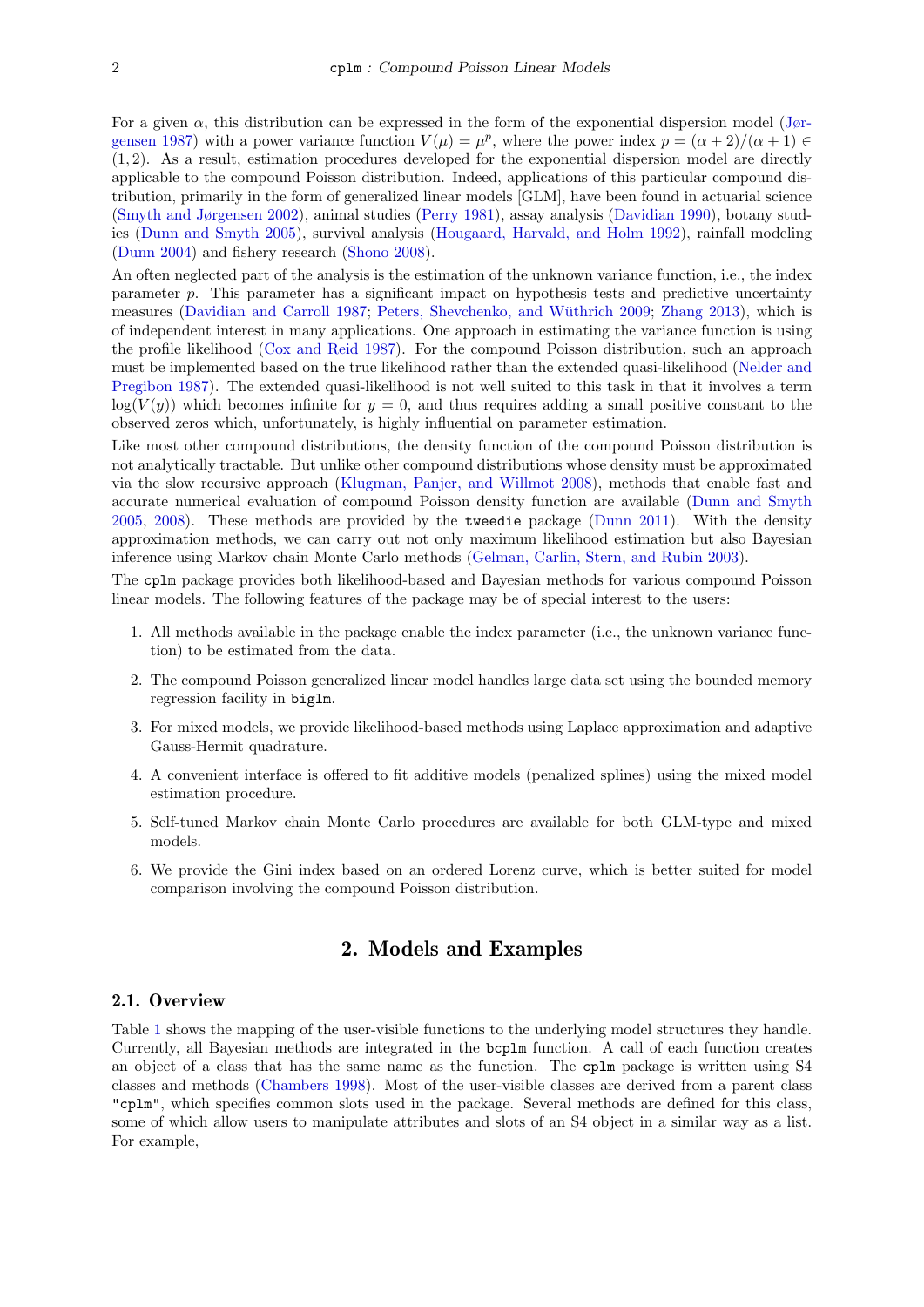| Model           | Likelihood-based | Bayesian |
|-----------------|------------------|----------|
| GLM-type Models | cpg1m            | bcplm    |
| Mixed Models    | cpglmm           | bcplm    |
| Additive Models | cpglmm           | bcplm    |

<span id="page-2-0"></span>Table 1: Correspondence between models and functions in cplm .

```
R> library(cplm)
R> obj <- new("cplm") # create an object of class "cplm"
R names(obj) \# or slotNames(obj)
[1] "call" "formula" "contrasts" "link.power" "model.frame"
[6] "inits"
R> obj$inits # or obj@inits
NULL
R> obj[["inits"] # or slot(obj, "inits")
```
NULL

To find out what methods are available for a particular class, say "cpglm", use the following:

```
R> showMethods(classes = "cpglm")
```
The help documentation of the available classes and methods can be assessed in the following fashion:

```
R> class ? bcplm
R> method ? resid("cpglm") # the "resid" method for class "cpglm"
R> method ? resid("cpglmm")
```
### 2.2. Generalized linear models

Given the index parameter  $p$ , the Tweedie compound Poisson distribution can be written in the form of the exponential dispersion model with  $E(Y) = \mu$ ,  $Var(Y) = \phi \cdot V(\mu) = \phi \cdot \mu^p$ , where  $\phi > 0$  is the dispersion parameter. Using this representation, we denote the compound Poisson distribution as  $Y \sim CPois(\mu, \phi, p).$ 

In the following, we assume the observed response vector is  $\mathbf{Y} = (Y_1, \dots, Y_n)'$ , where  $Y_i \sim CPois(\mu_i, \phi, p)$ . In the compound Poisson GLM, the mean  $\mu = E(Y)$  is stipulated as a function of some linear predictors through a link function  $\eta$  as

$$
\eta(\mu) = X\beta,\tag{2}
$$

where  $\boldsymbol{X}$  is the design matrix and  $\boldsymbol{\beta}$  is the vector of fixed effects.

If the index parameter  $p$  is known, the compound Poisson GLM can be estimated using the Fisher's scoring algorithm [\(McCullagh and Nelder](#page-14-10) [1989\)](#page-14-10). In R, this can be easily fitted using  $glm$  with family = tweedie(). For unknown  $p$ , parameter estimation can be proceeded using the profile likelihood approach [\(Cox and Reid](#page-13-4) [1987\)](#page-13-4). We denote  $\sigma = (\phi, p)'$ . Because for a given value of  $\sigma$ , the maximum likelihood estimation  $\hat{\beta}(\sigma)$  can be determined using the scoring algorithm, we can profile  $\beta$  out of the likelihood and maximize the profile likelihood to estimate  $\sigma$  as

$$
\hat{\sigma} = \arg\max_{\sigma} \ell(\sigma | y, \hat{\beta}(\sigma)), \tag{3}
$$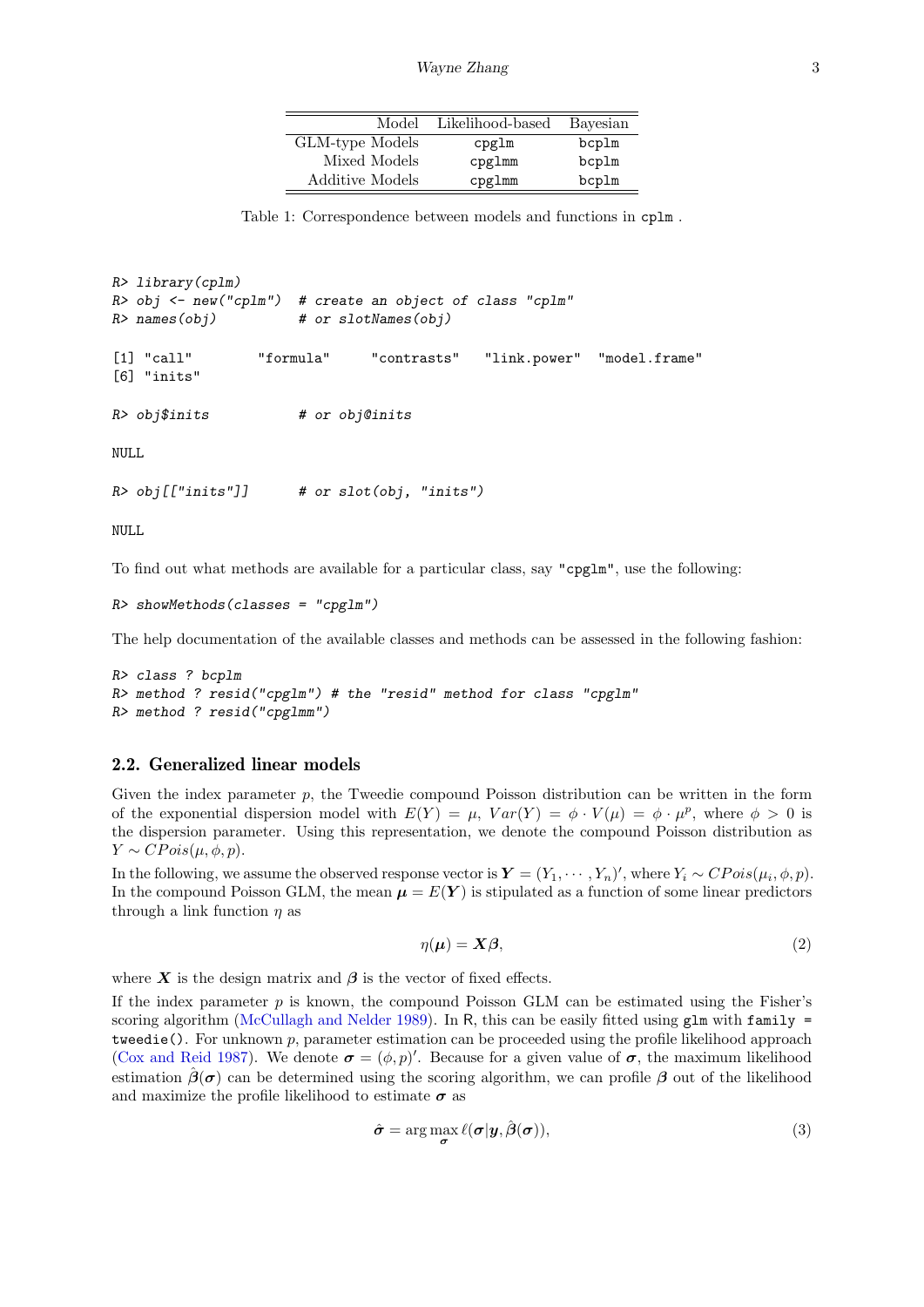where  $\ell(\sigma|\mathbf{y}, \hat{\boldsymbol{\beta}}(\sigma))$  is the loglikelihood evaluated at  $\hat{\boldsymbol{\beta}}(\sigma)$  and  $\sigma$ . This likelihood must be approximated using the compound Poisson density evaluation methods provided by [Dunn and Smyth](#page-13-1) [\(2005,](#page-13-1) [2008\)](#page-13-5) . The approximated profile loglikelihood is optimized numerically to locate the estimate  $\hat{\sigma}$ , subject to the constraints  $\phi > 0$  and  $p \in (1, 2)$ . The estimate of the regression parameters is then  $\hat{\beta}(\hat{\sigma})$ .

The profile likelihood approach is implemented by the cpglm function. Indeed, the function tweedie.profile in the tweedie package also makes available the profile likelihood approach. The cpglm function here differs from tweedie.profile in two aspects. First, the user does not need to specify the grid of possible values the index parameter can take. Rather, the optimization of the profile likelihood is automated. Second, big data sets can be handled where the bigglm function from the biglm package [\(Lumley](#page-14-11) [2011\)](#page-14-11) is used in fitting GLMs. The bigglm function is invoked when the argument chunksize is greater than 0.

We use the auto insurance claim data from [Yip and Yau](#page-14-12) [\(2005\)](#page-14-12) as an example to illustrate the use of the cpglm function. We first load and transform the data:

```
R> da <- subset(AutoClaim, IN_YY == 1) # use data in the Yip and Yau paper
R> da <- transform(da, CLM_AMT5 = CLM_AMT5/1000,
+ INCOME = INCOME/10000)
```
We are interested at the variable CLM\_AMT5, which is the aggregate insurance claim amount from an auto insurance policy. A summary of this distribution shows that it has a spike at zero (61%) while the rest follows a continuous distribution on positive values:

```
R> summary(da$CLM_AMT5); sum(da$CLM_AMT5 == 0)/nrow(da)
```
Min. 1st Qu. Median Mean 3rd Qu. Max. 0.000 0.000 0.000 4.112 4.740 57.040 [1] 0.6066856

We would like to build a model that is predictive of the insurance loss based on some policy-related and demographic variables. For example, we include indicators of whether the car is for commercial use (CAR\_USE), whether the policyholder is married (MARRIED), and whether the car is driven in the urban area (AREA), as well as a continuous covariate- the MVR violation points (MVR\_PTS).

```
R> P1 <- cpglm(CLM_AMT5 ~ CAR_USE + MARRIED + AREA + MVR_PTS, data = da)
R> summary(P1)
Call:
cpglm(formula = CLM_AMT5 ~ ~ CAR_USE + MARRIED + AREA + MVR_PTS,data = da)
Deviance Residuals:
   Min 1Q Median 3Q Max
-4.4951 -2.5154 -1.9716 -0.1866 12.5669
                Estimate Std. Error t value Pr(>|t|)
(Intercept) 0.05648 0.14710 0.384 0.701
CAR_USECommercial 0.12521 0.09299 1.347 0.178
MARRIEDYes -0.14730 0.08985 -1.639 0.101
AREAUrban 1.00957 0.14135 7.142 1.16e-12 ***
MVR_PTS 0.21683 0.01738 12.474 < 2e-16 ***
---
Signif. codes: 0 '***' 0.001 '**' 0.01 '*' 0.05 '.' 0.1 ' ' 1
Estimated dispersion parameter: 7.1348
Estimated index parameter: 1.4021
Residual deviance: 18332 on 2807 degrees of freedom
```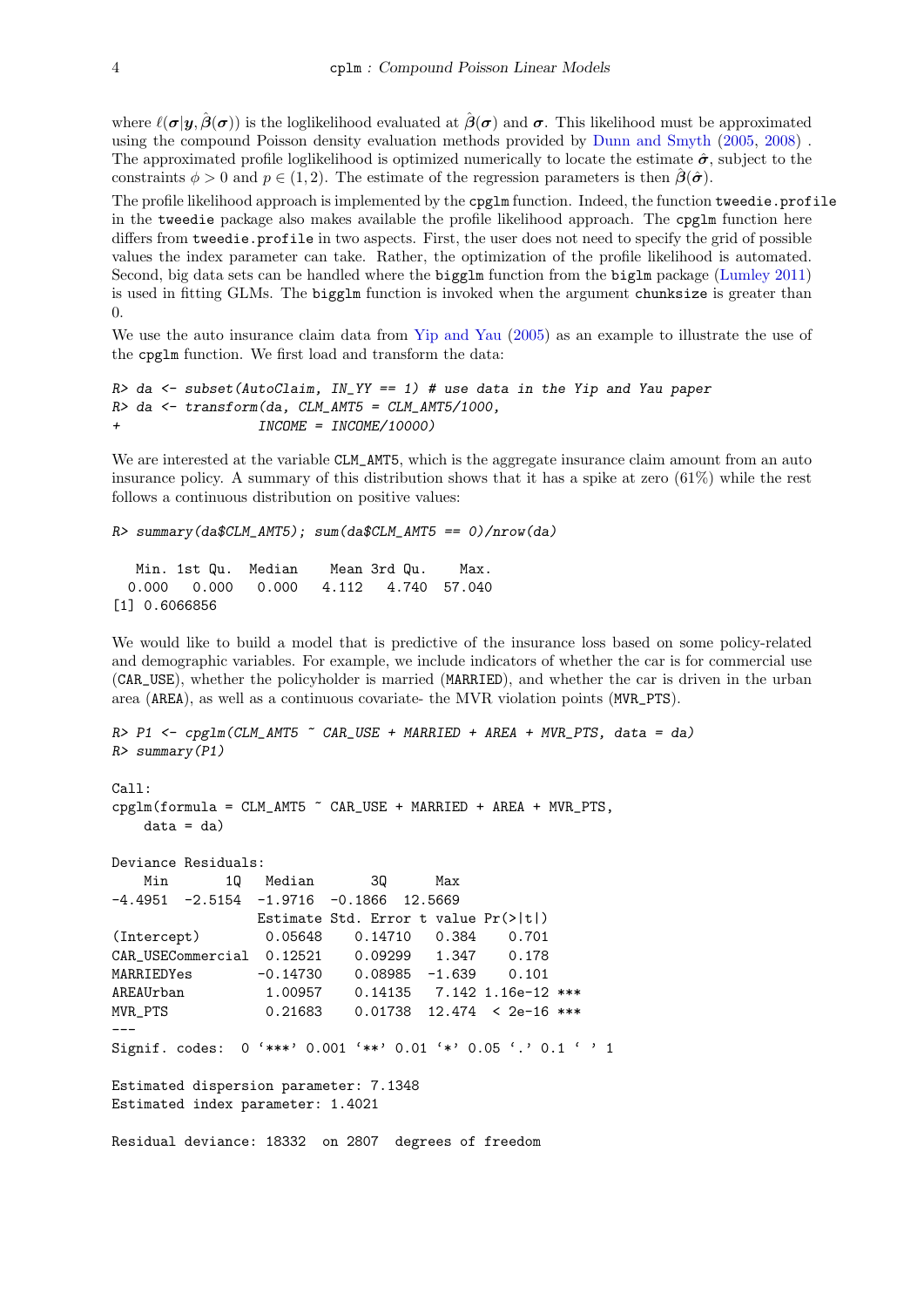AIC: 10804

```
Number of Fisher Scoring iterations: 6
```
The cpglm function has the same syntax as the glm function except that there is no family argument. Desired link functions can be directly specify through the link argument, which uses the log link by default. The output shows the estimates for the index and the dispersion parameter in addition to those for the fixed effects. These coefficients can also be extracted directly from the object using

 $R > c$ (coef(P1),  $p = P1$ \$p,  $phi = P1$ \$phi)

Similarly, most utility extraction methods defined for a linear model object such as fitted, resid, model.matrix and so on can be used.

By default, the optimization of the profile likelihood in cpglm calls the glm function in estimating the fixed effects. However, it is known that the glm function can run into memory issues for large data sets. To overcome this problem, the cpglm function implements an alternative method that relies on the bounded memory regression provided by the biglm package [\(Lumley](#page-14-11) [2011\)](#page-14-11). The bigglm function divides the data frame into chunks and regression estimates are updated chunk by chunk. This method is invoked when the argument chunksize is greater than 0, which specifies the size of chunks for processing the data frame.

Most arguments in the bigglm function can be directly passed to cpglm through the ... mechanism. When using this functionality, the users are warned that

- when factors are present, the levels of each factor must be the same across all data chunks;
- bigglm is substantially slower than glm when applied on the same data.

As an example, we can refit the previous model using bigglm with chunks of 500 data points as follows:

```
R> P1.big \leq cpglm(CLM_AMT5 \degree CAR_USE + MARRIED + AREA + MVR_PTS,
      data = da, chunksize = 500)
```
#### 2.3. Mixed models

In the mixed model, the mean of the response is specified as

$$
\eta(\mu) = X\beta + Zb,\tag{4}
$$

$$
\mathbf{b} \sim N(\mathbf{0}, \Sigma),\tag{5}
$$

where  $\beta$  and **b** are the vector of fixed and random effects, **X** and **Z** are the associated design matrices and  $\Sigma$  is the variance component. The goal is to make inference of the parameters  $(\beta, \phi, p, \Sigma)$ . The cplm package implements maximum likelihood estimation in the mixed model, in which the underlying marginal likelihood can be derived as:

$$
p(\mathbf{y}|\boldsymbol{\beta}, \phi, p, \boldsymbol{\Sigma}) = \int p(\mathbf{y}|\boldsymbol{\beta}, \phi, p, \mathbf{b}) \cdot p(\mathbf{b}|\boldsymbol{\Sigma}) d\mathbf{b}.
$$
 (6)

The above integral is often intractable, but can be approximated using the Laplace method or the adaptive Gauss-Hermite quadrature approach. The implementation of these methods is based on the old  $l$ me4 package (version  $\lt 1.0$ ), with changes made on the updating of the mean, the variance function and the marginal loglikelihood. For the Laplace method, the contribution of the dispersion parameter to the approximated loglikelihood is explicitly accounted for, which should be more accurate and more consistent with the quadrature estimate. Indeed, both the dispersion parameter and the index parameter are included as a part of the optimization process. In computing the marginal loglikelihood, the density of the compound Poisson distribution is approximated using numerical methods provided by the tweedie package [\(Dunn](#page-13-6) [2011\)](#page-13-6). For details of the Laplace approximation and adaptive Gauss-Hermite quadrature methods for generalized linear mixed models, see the documentation associated with lme4.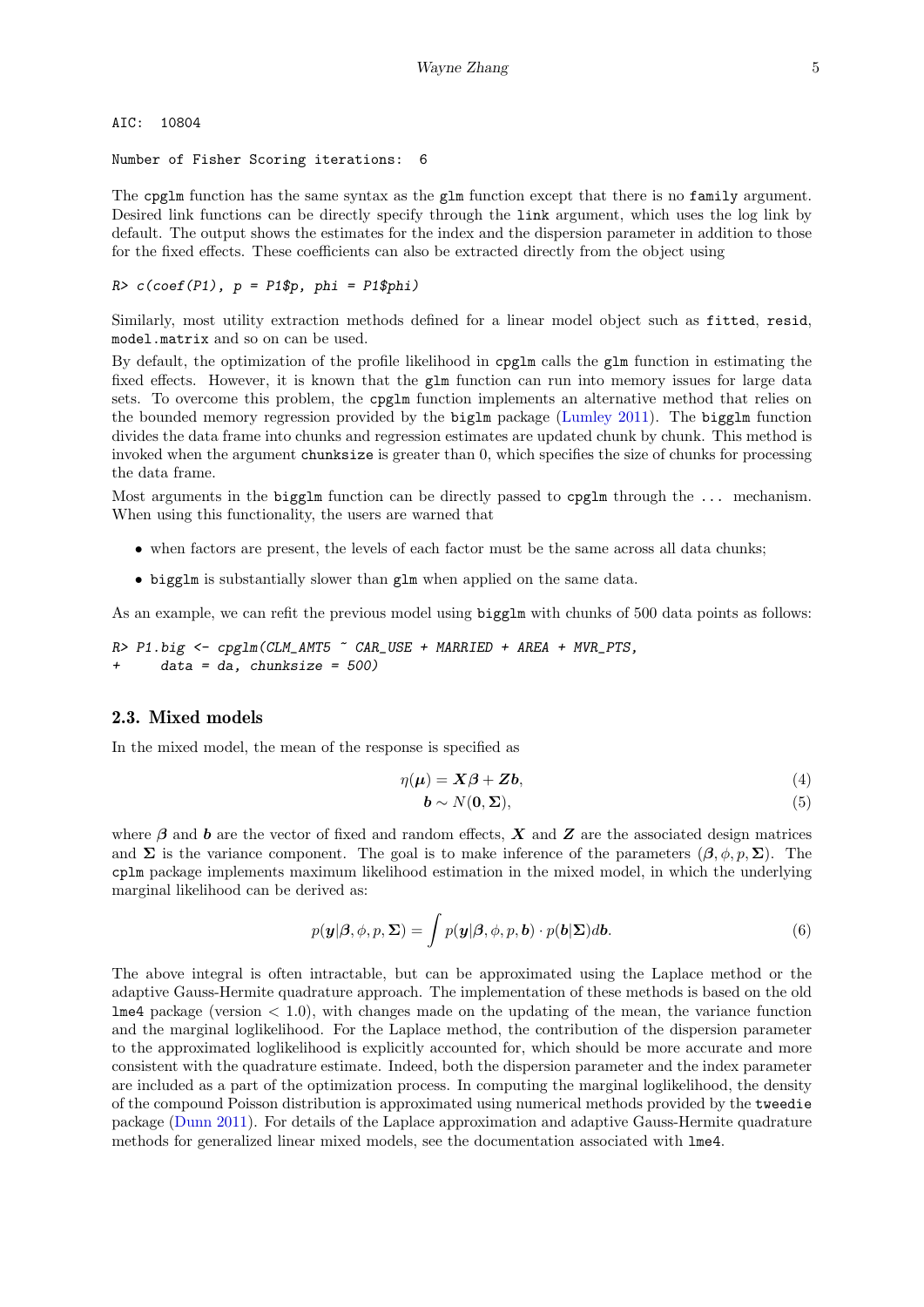We use the fine root data set [\(de Silva, Hall, Tustin, and Gandar](#page-13-8) [1999\)](#page-13-8) to illustrate various features of the cpglmm function. We are interested at how the distribution of the fine root length density [RLD] is affected by the geometry of the structural root system and the type of the root stock.

R> head(FineRoot)

|              |        | Plant Stock Spacing Zone RLD |           |     |
|--------------|--------|------------------------------|-----------|-----|
| $\mathbf{1}$ | 1 Mark |                              | 5x3 Inner |     |
| 2            | 1 Mark |                              | 5x3 Outer | - 0 |
| 3            | 1 Mark |                              | 5x3 Inner | 0   |
| 4            | 1 Mark |                              | 5x3 Outer | ∩   |
| 5            | 1 Mark |                              | 5x3 Inner | 0   |
| 6            | 1 Mark |                              | 5x3 Outer | 0   |
|              |        |                              |           |     |

Following [Zhang](#page-14-6) [\(2013\)](#page-14-6), we specify a model that includes both main effects of stock and zone and their interactions, with the intercept varying by plant:

```
R> f0 \leq \text{cpglmm(RLD} \approx \text{Stock} * \text{Zone} + (1|Plant), data = FineRoot)R> summary(f0)
Compound Poisson linear mixed model fit by the Laplace approximation
Formula: RLD ~ Stock * Zone + (1 | Plant)
  Data: FineRoot
   AIC BIC logLik deviance
-172.5 -138.6 94.27 -188.5Random effects:
Groups Name Variance Std.Dev.
Plant (Intercept) 0.0077274 0.087906
Residual 0.3286284 0.573261
Number of obs: 511, groups: Plant, 8
Fixed effects:
                    Estimate Std. Error t value
(Intercept) -2.09823 0.16528 -12.695
StockMM106 -0.06637 0.21888 -0.303
StockMark -0.46346 0.20234 -2.290
ZoneOuter -0.44690 0.25546 -1.749
StockMM106:ZoneOuter  0.02563  0.31241  0.082<br>StockMark:ZoneOuter -1.16566  0.32468  -3.590
StockMark:ZoneOuter -1.16566
Estimated dispersion parameter: 0.3286
Estimated index parameter: 1.4131
```
The output is similar to that from a call of glmer, but reports additionally the estimates of the dispersion and the index parameters.

R> inherits(f0, "mer")

[1] TRUE

As a result, most of the methods defined in (the old) lme4 are directly applicable:

```
R> fixef(f0) #coefficients
```

| (Intercept) | StockMM106                     | StockMark           |
|-------------|--------------------------------|---------------------|
| $-2.09823$  | $-0.06637$                     | -0.46346            |
|             | ZoneOuter StockMM106:ZoneOuter | StockMark:ZoneOuter |
| $-0.44690$  | 0.02563                        | -1.16566            |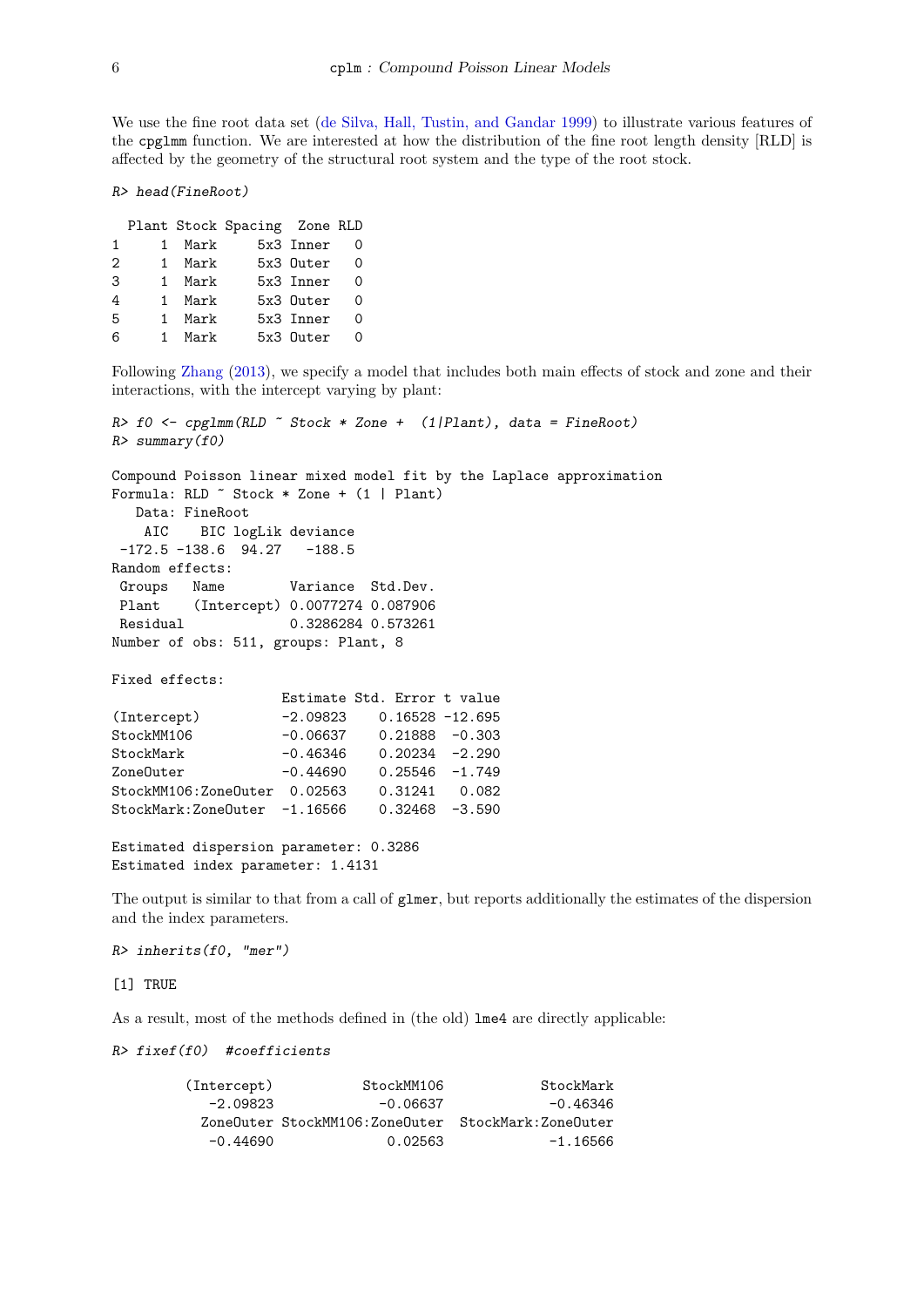$R$ > ranef(f0) \$Plant (Intercept) 1 0.024275 2 -0.052466 3 -0.043943 4 0.073502 5 -0.039262 6 0.040255 7 -0.007266 8 0.008004 attr(,"class") [1] "ranef.mer" R> VarCorr(f0) #variance components \$Plant (Intercept) (Intercept) 0.007727 attr(,"stddev") (Intercept) 0.08791 attr(,"correlation") (Intercept) (Intercept) 1 attr(,"sc") [1] 0.5733

Models with crossed and nested random effects can also be handled. We illustrate this with a slightly different model structure (we explicitly convert plant to a factor because this is required when nested effects are present):

```
R> FineRoot$Plant <- factor(FineRoot$Plant)
R> f1 \leftarrow \text{cpglmm(RLD } \tilde{}} Stock + Spacing + (1|Plant), data = FineRoot)
```
We can add another random effect from zone as crossed or nested within plant as follows:

```
R > f2 \leftarrow update(f1, . . . . + (1|Zone))R > f3 \leftarrow \text{update}(f1, \ldots \leftarrow f1|P1\text{ant}:Z\text{one})R> # test the additional random effect
R> anova(f1, f2)Data: FineRoot
Models:
f1: RLD \tilde{ } Stock + Spacing + (1 | Plant)
f2: RLD \tilde{ } Stock + Spacing + (1 | Plant) + (1 | Zone)
  Df AIC BIC logLik Chisq Chi Df Pr(>Chisq)
f1 6 -107.78 -82.367 59.893
f2 7 -145.58 -115.924 79.789 39.794 1 2.823e-10 ***
---Signif. codes: 0 '***' 0.001 '**' 0.01 '*' 0.05 '.' 0.1 ' ' 1
R> anova(f1, f3)
```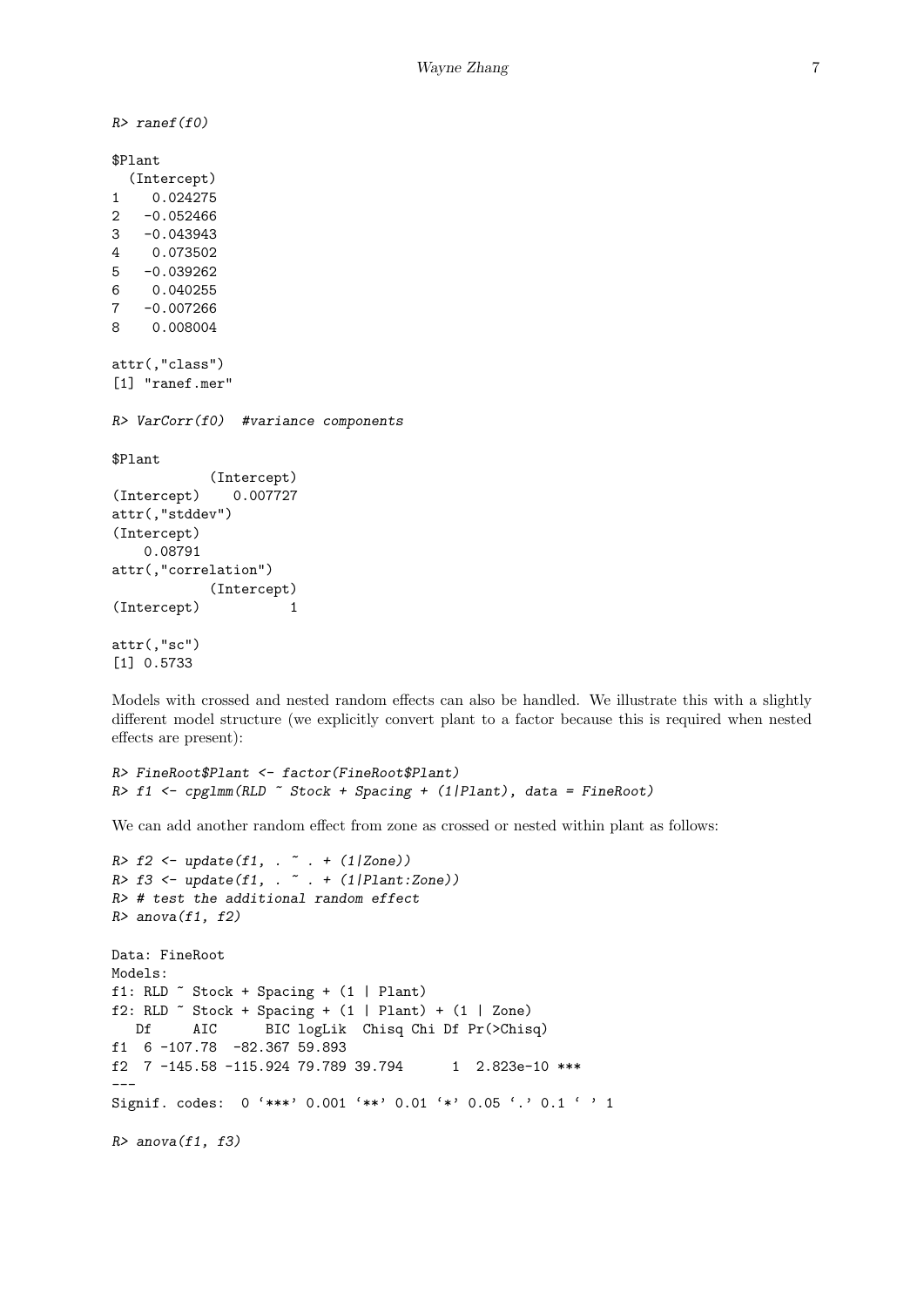```
Data: FineRoot
Models:
f1: RLD ~ Stock + Spacing + (1 | Plant)
f3: RLD \tilde{ } Stock + Spacing + (1 | Plant) + (1 | Plant:Zone)
  Df AIC BIC logLik Chisq Chi Df Pr(>Chisq)
f1 6 -107.78 -82.367 59.893
f3 7 -147.04 -117.390 80.523 41.26 1 1.333e-10 ***
---
Signif. codes: 0 '***' 0.001 '**' 0.01 '*' 0.05 '.' 0.1 ' ' 1
```
In addition, the cpglmm function allows users to choose alternative optimizers that may perform better in certain circumstances. The optimizer argument determines which optimization routine is to be used. Possible choices are "nlminb" (the default), "bobyqa" and "L-BFGS-B". We can refit the first example with a different optimizer as follows:

```
R> f4 <- cpglmm(RLD \sim Stock * Zone + (1|Plant),
+ data = FineRoot, optimizer = "L-BFGS-B",
+ control = list(trace = 2, PQL.init = FALSE))
N = 9, M = 5 machine precision = 2.22045e-16
iterations 21
function evaluations 27
segments explored during Cauchy searches 23
BFGS updates skipped 0
active bounds at final generalized Cauchy point 0
norm of the final projected gradient 0.0424422
final function value -188.534
final value -188.534323
converged
```
By default, the cpglmm function implements a penalized quasi-likelihood procedure before optimizing the approximated likelihood. In the above, we have specified  $PQL$ , init = FALSE to skip that step.

The default fitting method is the Laplace approximation. The quadrature method can be invoked by setting nAGQ to be greater than 1, which specifies the number of quadrature points to be used for the numerical evaluation. Note that this method only works when there is one single grouping factor in the model:

```
R > f5 <- cpglmm(RLD \tilde{ } Stock * Zone + (1|Plant),
               data = FineRoot, nAGQ = 10)
```
### 2.4. Additive models

covariate MVR\_PTS.

Further, similar to the amer package [\(Scheipl](#page-14-13) [2011\)](#page-14-13), we provide convenient interfaces for fitting additive models using penalized splines [\(Ruppert, Wand, and Carroll](#page-14-14) [2003\)](#page-14-14). All the spline constructors available in amer or those defined by the users following the amer requirement can be directly used here. For example, we update the auto insurance loss example by specifying a smooth effect on the continuous

```
R > P2 <- cpglmm(CLM_AMT5 ~ CAR_USE + MARRIED + AREA + tp(MVR_PTS), data = da)
```
We can extract and plot the smooth terms using the getF and plotF function from amer. For example, plotF generates the graph of the smooth term on the linear predictor scale as in Figure [1.](#page-8-0)

 $R$ >  $plotF(P2, rug = FALSE)$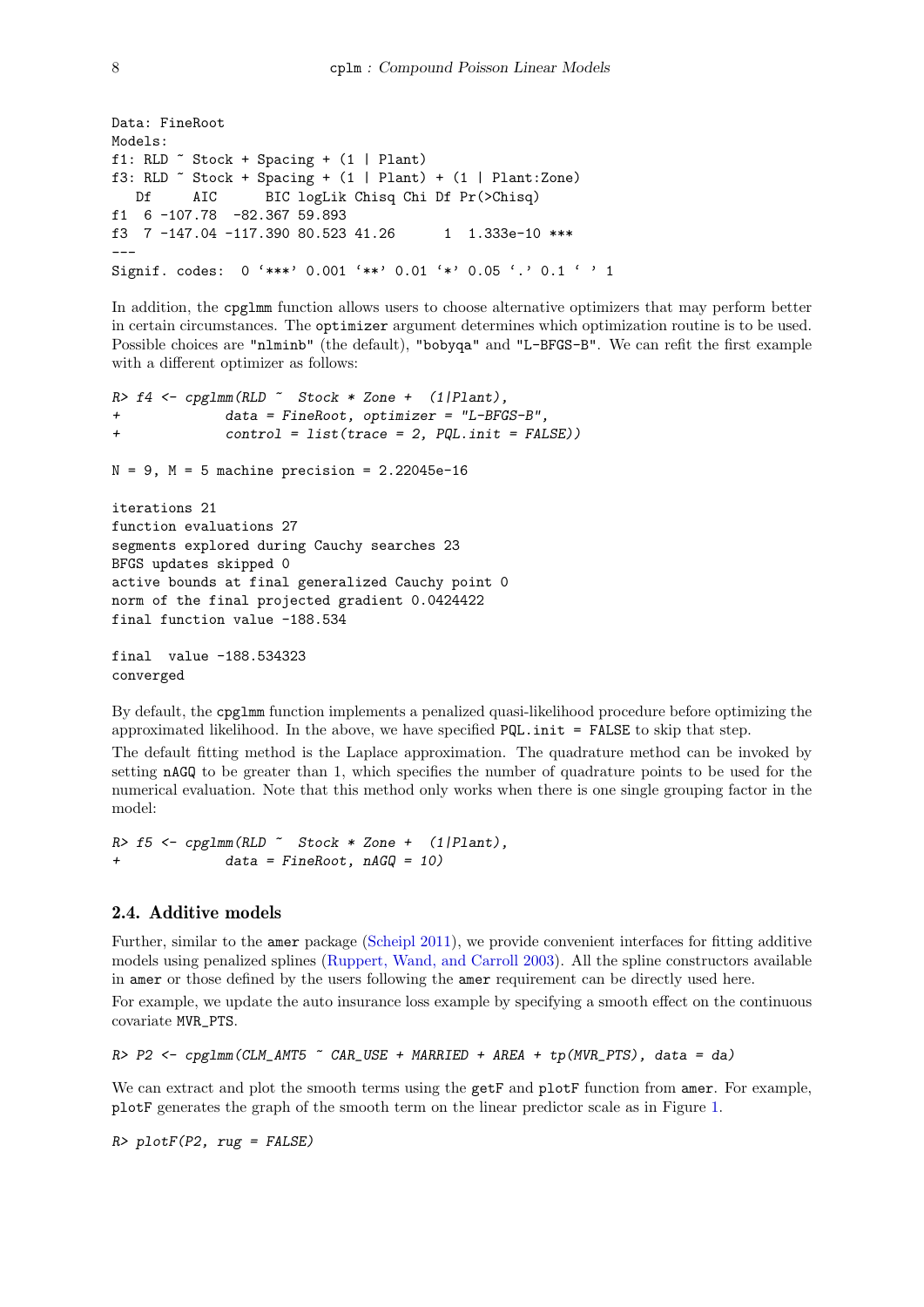

<span id="page-8-0"></span>Figure 1: Plot of the smooth term on the linear predictor scale.

#### 2.5. Bayesian methods

The above models can also be formulated in the Bayesian setting, in which parameter inference is carried out via Markov chain Monte Carlo [MCMC] methods.

In the Bayesian model, prior distributions have to be specified for all parameters in the model. The prior distributions we use are

$$
\boldsymbol{\beta} \sim N(\mathbf{0}, 10000 \cdot \mathbf{I});\tag{7}
$$

$$
\phi \sim U(0, 100); \tag{8}
$$

$$
p \sim U(1.01, 1.99),\tag{9}
$$

where the prior mean and variance of  $\beta$  and the bounds for  $\phi$  and p can be modified using the argument prior.beta.mean, prior.beta.var, bound.phi and bound.p, respectively.

If a mixed model is specified, we specify the prior distribution of the variance component as follows. If there is one random effect in a group, the inverse Gamma distribution is used; and if there is more than one random effects in a group, the inverse Wishart distribution is used:

$$
\sigma_b^{-2} \sim Gamma(0.001, 1000); \tag{10}
$$

$$
\Sigma^{-1} \sim Wishart_d(I),\tag{11}
$$

where d is the dimension of  $\Sigma$ . Currently, the parameter values in these prior distributions cannot be modified by the user.

In implementing the MCMC, we construct a Gibbs sampler in which parameters are updated one at a time given the current values of all the other parameters. Specifically, we use the random-walk Metropolis-Hastings algorithm in updating each parameter except for the variance components, which can be simulated directly due to conjugacy.

There is a tuning process in the MCMC algorithm, where the variances of the proposal (truncated) normal distributions are updated according to the sample variances computed from the simulations. The goal is to make the acceptance rate roughly between 40% and 60% for univariate M-H updates.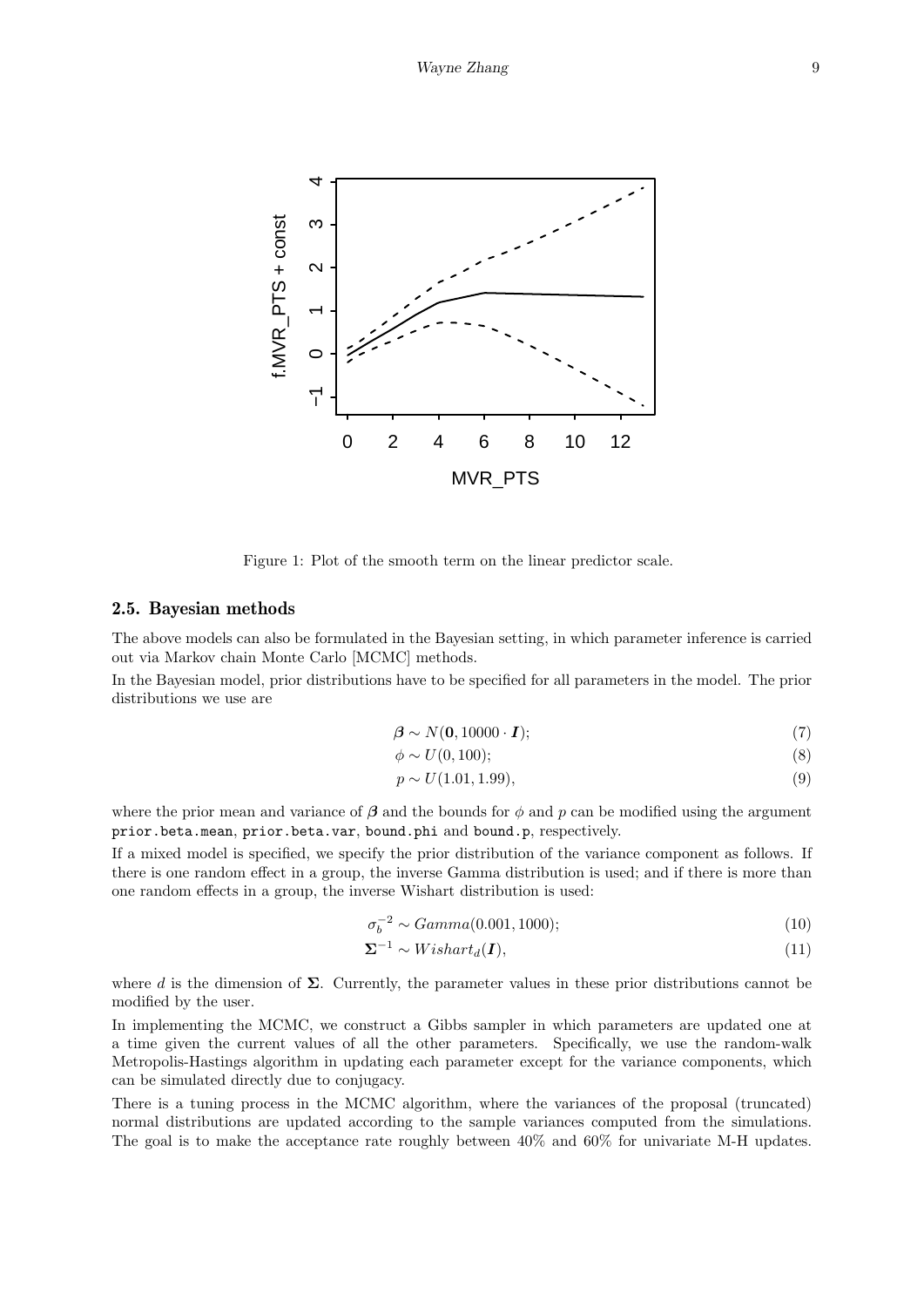The argument tune.iter determines how many iterations are used for the tuning process, and n.tune determines how many loops the tuning iterations should be divided into. These iterations will not be used in the final output.

The bcplm function is used to fit both GLMs and mixed models using MCMC. We illustrate the Bayesian GLM using the claim triangle data from [Peters](#page-14-5) et al. [\(2009\)](#page-14-5), in which the Tweedie compound Poisson distribution is specified for a strictly positive but highly skewed response variable increLoss.

```
R> set.seed(10)
R> B1 <- bcplm(increLoss \tilde{ } factor(year) + factor(lag), data = ClaimTriangle,
+ n.chains = 2, n.iter = 7000, tune.iter = 4000,
+ n.burnin = 2000, n.thin = 5, bound.p = c(1.1, 1.95))
```
In the above, we specify the lower bound of  $p$  to be greater than 1.1. This is often a safe guard to regions where the compound Poisson distribution is multi-modal [\(Dunn and Smyth](#page-13-1) [2005\)](#page-13-1). By default, the function prints out intermediate acceptance information of the M-H algorithms, which is often useful to determine whether good proposal variances have been obtained in the tuning phase. For example, a run of the above function prints out the following:

```
Tuning phase...
Acceptance rate: min(34.00%), mean(51.62%), max(63.00%)
-----------------------------------------
Start Markov chain 1
Iteration: 3500
 Acceptance rate: min(41.63%), mean(48.60%), max(55.14%)
Iteration: 7000
Acceptance rate: min(42.64%), mean(48.63%), max(55.27%)
-----------------------------------------
Start Markov chain 2
Iteration: 3500
Acceptance rate: min(42.60%), mean(49.41%), max(57.60%)
Iteration: 7000
Acceptance rate: min(42.59%), mean(49.33%), max(57.31%)
-----------------------------------------
```

```
Markov Chain Monte Carlo ends!
```
The simulation results are saved in the sims.list slot, which is an "mcmc.list" object that works with many methods defined in the coda package [\(Plummer, Best, Cowles, and Vines](#page-14-15) [2012\)](#page-14-15). For example, we can use the gelman.diag function to compute the 'potential scale reduction factor' [\(Gelman and Rubin](#page-14-16) [1992\)](#page-14-16) in order to determine approximate convergence:

```
R> summary(gelman.diag(B1$sims.list)[[1]][, 1])
```
Min. 1st Qu. Median Mean 3rd Qu. Max. 0.9992 1.0000 1.0030 1.0040 1.0080 1.0220

In addition, we can also use visual diagnostic tools such as the trace and density plots- Figure [2](#page-10-0) and [3](#page-10-1) are generated by the following commands:

```
R> xyplot(B1$sims.list[, c(1:2, 20, 21)], xlab = NULL)
R> densityplot(B1$sims.list[, c(1:2, 20, 21)], ylab = NULL)
```
We see that despite that all the potential scale reduction factors are very close to 1, these diagnostic plots suggest that better mixing can be achieved if the chains are run longer.

We conclude this section with a Bayesian example on compound Poisson mixed models. We now use MCMC methods to draw inference of the fine root mixed model (f0). The estimates of the variance components in Bayesian models are generally less biased than those based on maximum likelihood procedures when there are few levels in the grouping factor [\(Zhang](#page-14-6) [2013\)](#page-14-6).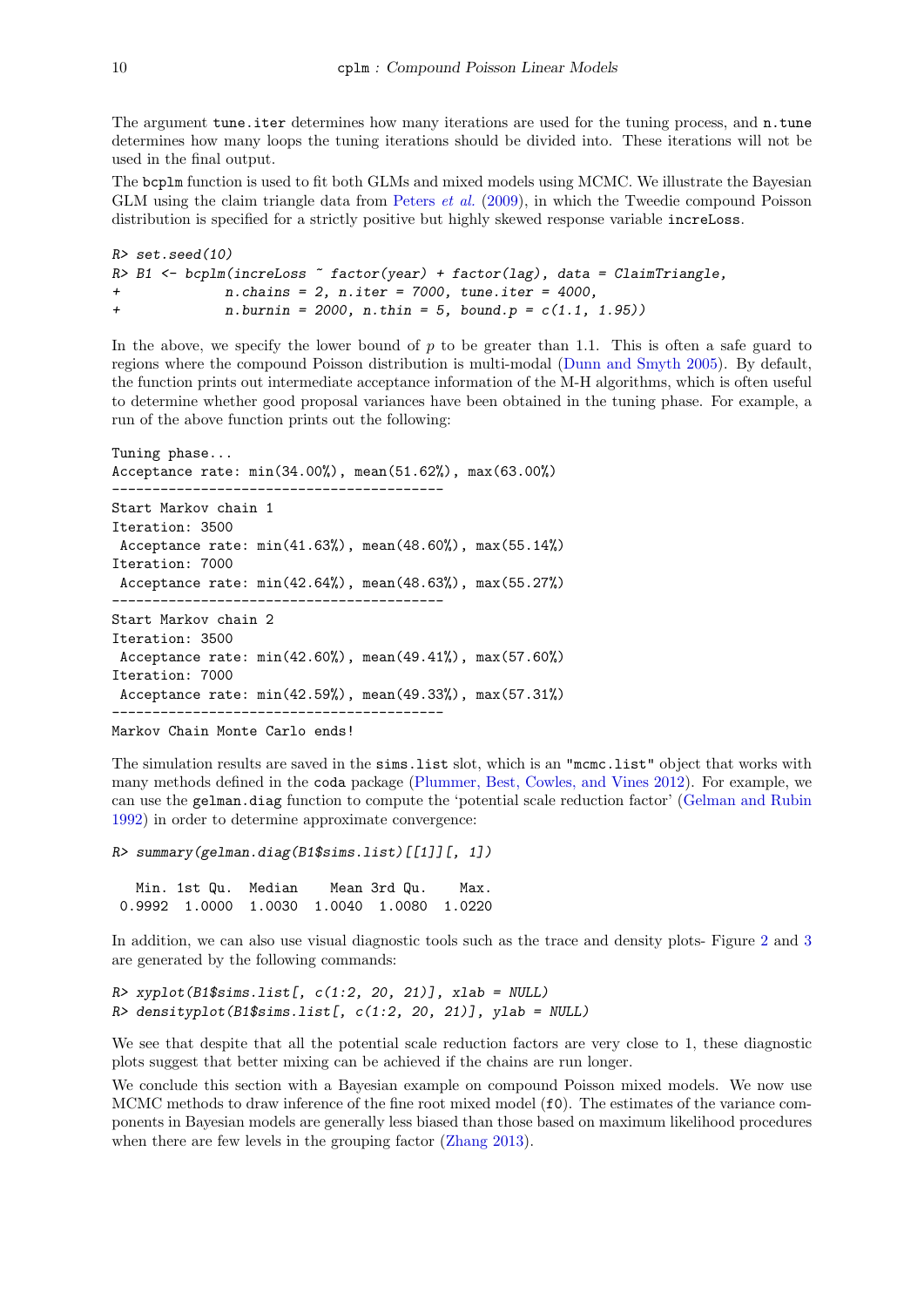

<span id="page-10-0"></span>Figure 2: Trace plot of the two chains in the claim triangle example.



<span id="page-10-1"></span>Figure 3: Density plot of the two chains in the claim triangle example.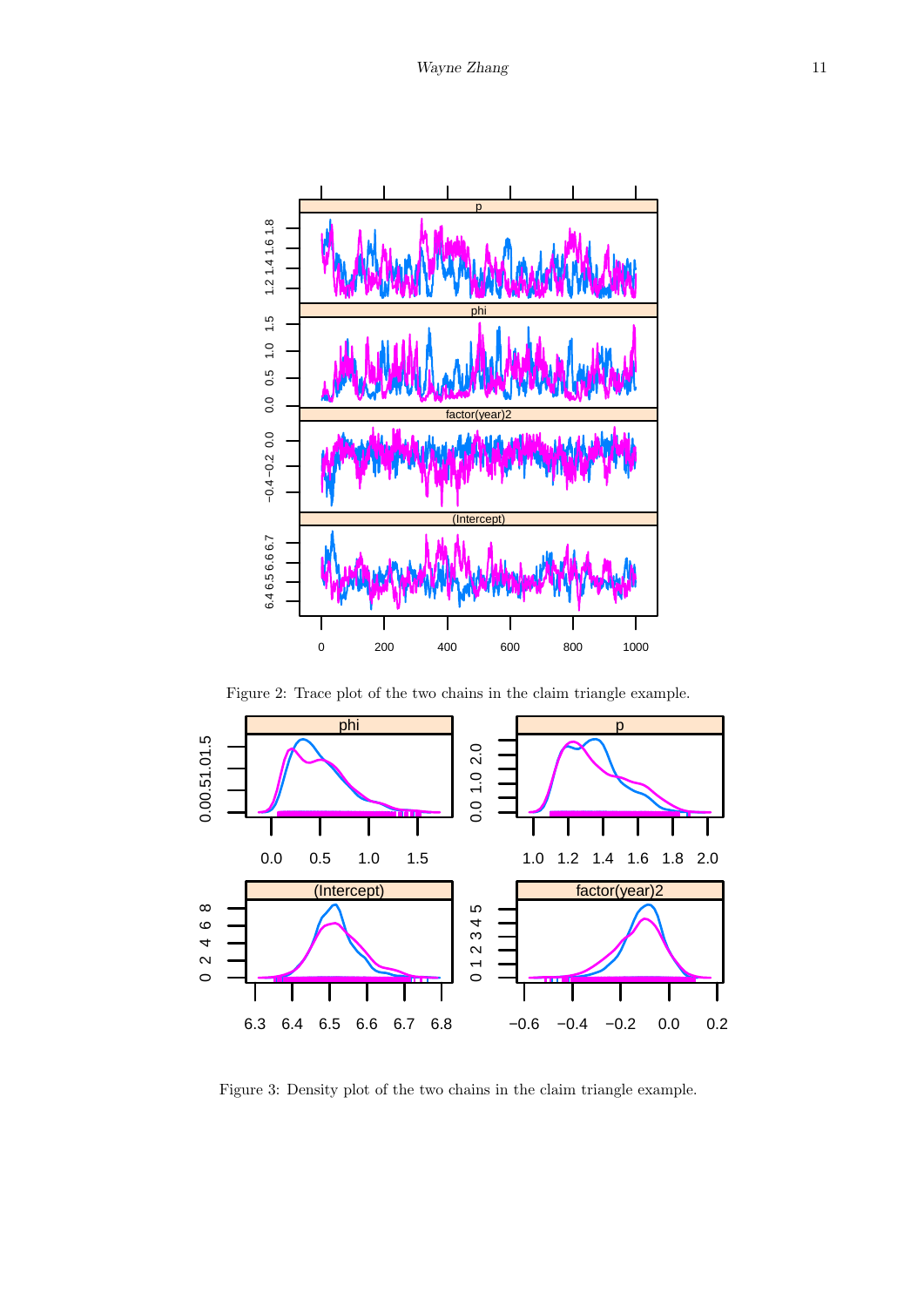```
R> set.seed(10)
R > B2 \leftarrow bcplm(RLD \sim Stock * zone + (1|Plant),+ data = FineRoot, n.iter = 11000,
+ n.burnin = 1000, n.thin = 10)
The inference results can be summarized by
R> summary(B2)
```

```
Compound Poisson linear models via MCMC
3 chains, each with 11000 iterations (first 1000 discarded), n.thin = 10
n.sims = 3000 iterations saved
Formula: RLD ~ Stock * Zone + (1 | Plant)
  Data: FineRoot
Random and dynamic variance components:
Groups Name Variance Std.Dev.
Plant (Intercept) 0.024784 0.15743
Residual 0.337777 0.58119
Number of obs: 511 , groups: Plant, 8
Fixed effects:
                 Estimate Std. Error Lower (2.5%) Upper (97.5%)
(Intercept) -2.08925 0.21928 -2.52060 -1.626
StockMM106 -0.07313 0.29603 -0.71670 0.505
StockMark -0.47743 0.27231 -1.04190 0.041
ZoneOuter -0.45524 0.25598 -0.96740 0.036
StockMM106:ZoneOuter 0.03198 0.30952 -0.56080 0.646
StockMark:ZoneOuter -1.15131  0.32381  -1.76360  -0.505
---
Estimated dispersion parameter: 0.33778
Estimated index parameter: 1.4178
```
These results are in line with those in [Zhang](#page-14-6) [\(2013\)](#page-14-6). We see that the estimate of the variance component is about twice as large as that based on maximum likelihood estimation.

### 2.6. The Gini index

For model comparison involving the compound Poisson distribution, the usual mean squared loss function is not quite informative for capturing the differences between predictions and observations, due to the high proportions of zeros and the skewed heavy-tailed distribution of the positive outcomes. For this reason, [Frees, Meyers, and Cummings](#page-13-9) [\(2011\)](#page-13-9) develop an ordered version of the Lorenz curve and the associated Gini index as a statistical measure of the association between distributions, through which different predictive models can be compared. The idea is that a score (model) with a greater Gini index produces a greater separation among the observations. In the insurance context, a higher Gini index indicates greater ability to distinguish good risks from bad risks. Therefore, the model with the highest Gini index is preferred.

Continuing using insurance as an example, we let  $y_i$  be the observed loss payment,  $P_i$  be the baseline premium,  $S_i$  be the insurance score (predictions from the model),  $R_i = S_i/P_i$  be the relativity, for the  $i_{th}$ observation. We sort all the policies by the relativities in an increasing order, and compute the empirical cumulative premium and loss distributions as

$$
\hat{F}_P(s) = \frac{\sum_{i=1}^n P_i \cdot \mathbb{1}(R_i \le s)}{\sum_{i=1}^n P_i}, \ \hat{F}_L(s) = \frac{\sum_{i=1}^n y_i \cdot \mathbb{1}(R_i \le s)}{\sum_{i=1}^n y_i}.
$$
\n(12)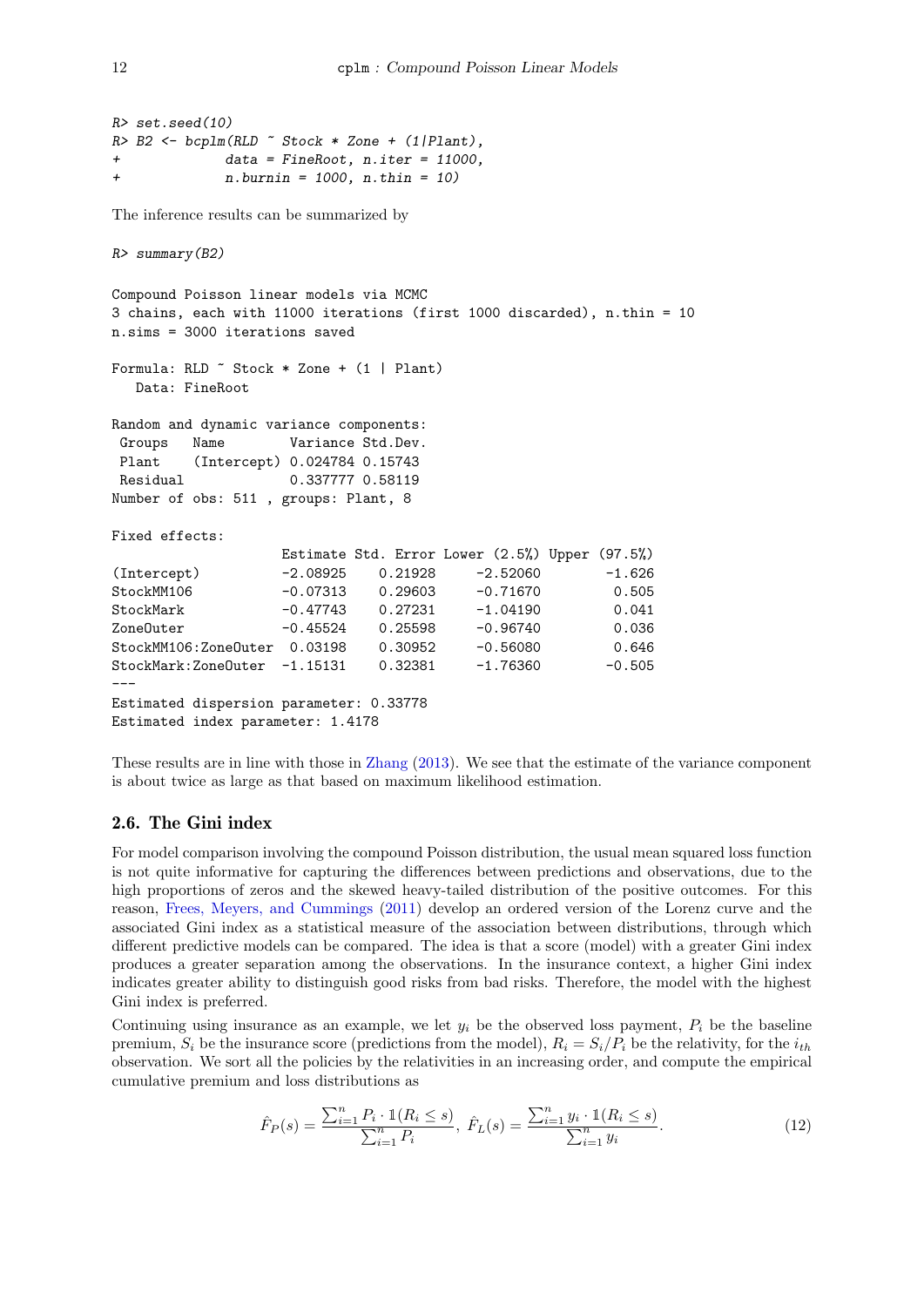The graph  $(\hat{F}_P(s), \hat{F}_L(s))$  is an ordered Lorenz curve. The area between the Lorenz curve and the line of equality (a 45 degree line) is measure of the discrepancy between the premium and loss distributions, and twice this area is defined as the Gini index. Intuitively, the Gini index can be regarded as the average expected profit that can be gained under the new pricing scheme defined by the score.

The function gini computes the Gini indices and their asymptotic standard errors based on the ordered Lorenz curve. These metrics are mainly used for model comparison. Depending on the problem, there are generally two ways to do this. Take insurance predictive modeling as an example. First, when there is a baseline premium, we can compute the Gini index for each score (predictions from the model), and select the model with the highest Gini index. Second, when there is no baseline premium (base = NULL), we successively specify the prediction from each model as the baseline premium and use the remaining models as the scores. This results in a matrix of Gini indices, and we select the model that is least vulnerable to alternative models using a "mini-max" argument - we select the score that provides the smallest of the maximal Gini indices, taken over competing scores.

For example, we use the Gini index to compare the three models P1, P2 and P3 in the auto insurance example. This can be done as follows:

```
R> da <- transform(da, P1 = fitted(P1), P2 = fitted(P2), P3 = fitted(P3))
R> gg \leq g gini(loss = "CLM_AMT5", score = paste("P", 1:3, sep = ""),
+ data = da)
R> gg
Call:
gini(loss = "CLM_AMT5", score = paste("P", 1:3, sep = ""), data = da)
Gini indices:
   P1 P2 P3
P1 0.000 12.028 11.880
P2 -1.085 0.000 3.345
P3 3.875 5.977 0.000
Standard errors:
   P1 P2 P3
P1 0.000 2.148 2.098
P2 2.191 0.000 2.295
P3 2.106 2.275 0.000
```
We see that the GLM-type model is the worst, while according to the "mini-max" argument, the selected best model is the additive model P2. The "gini" object has a slot named lorenz that stores the graph for the underlying ordered Lorenz curve. A plot method is defined to extract and plot the graphs of the Lorenz curve using ggplot2:

 $R$ > theme\_set(theme\_bw()) R> plot(gg, overlay = FALSE)

## 3. Acknowledgement

- The cpglmm function is based on the source code of the lme4.0 package, with changes made on updating of the mean, the variance function and the marginal loglikelihood. Major credits go to the authors of the package.
- The functionality on penalized splines is due to Fabian Scheipl <fabian.scheipl@googlemail.com>, who wrote the original amer package.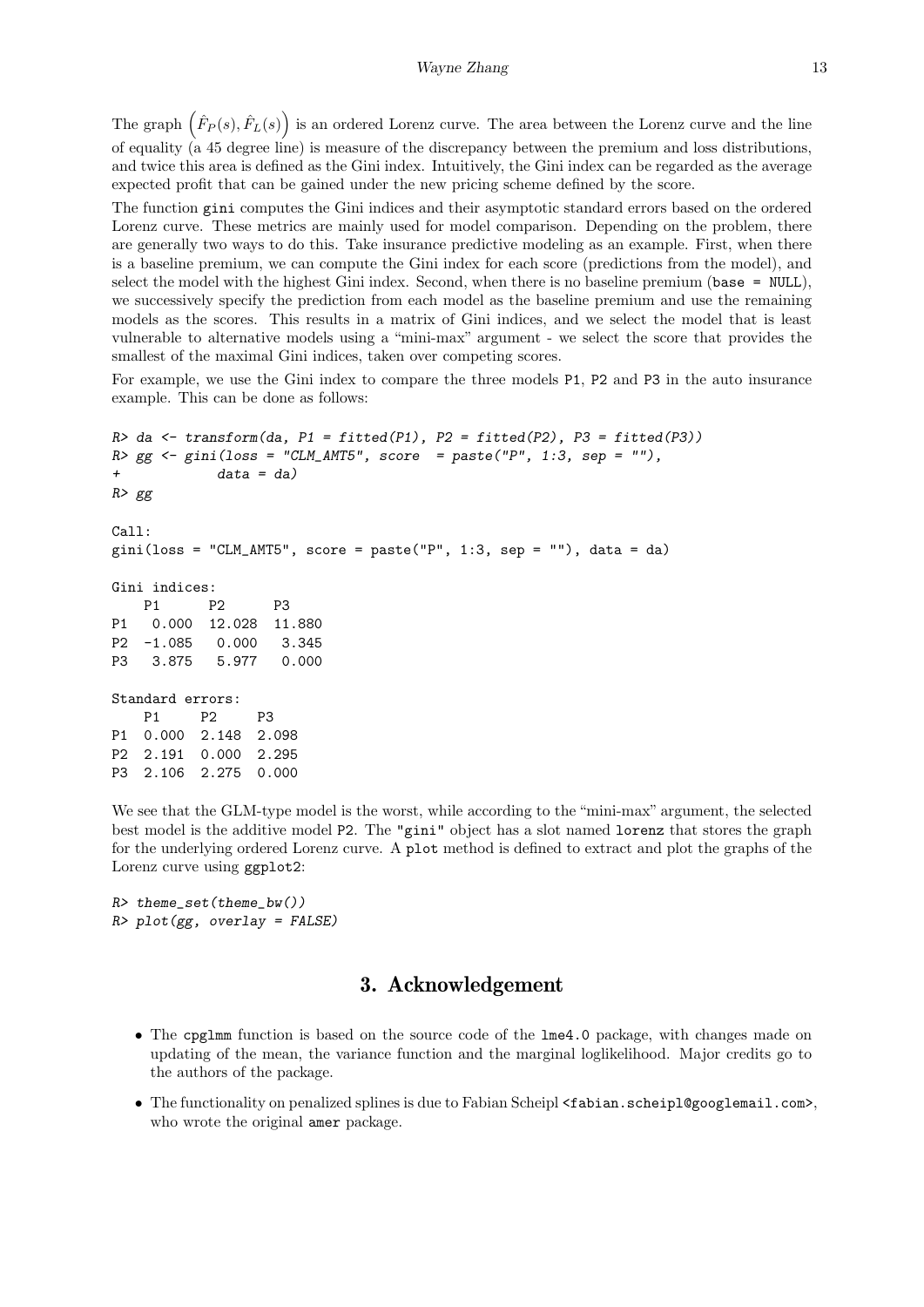

Figure 4: Plot of the ordered Lorenz curves for the auto insurance example.

# References

<span id="page-13-7"></span>Chambers J (1998). Programming with Data. A Guide to the S Language. Springer-Verlag, New York.

- <span id="page-13-4"></span>Cox DR, Reid N (1987). "Parameter Orthogonality and Approximate Conditional Inference." Journal of the Royal Statistical Society, Series B, 49, 1–39.
- <span id="page-13-0"></span>Davidian M (1990). "Estimation of Variance Functions in Assays with Possible Unequal Replication and Nonnormal Data." Biometrika, 77, 43–54.
- <span id="page-13-3"></span>Davidian M, Carroll RJ (1987). "Variance Function Estimation." Journal of the American Statistical Association, 82, 1079–1091.
- <span id="page-13-8"></span>de Silva HN, Hall AJ, Tustin DS, Gandar PW (1999). "Analysis of Distribution of Root Length Density of Apple Trees on Different Dwarfing Rootstocks." Annals of Botany, 83, 335–345.
- <span id="page-13-2"></span>Dunn PK (2004). "Occurrence and Quantity of Precipitation Can Be Modelled Simultaneously." International Journal of Climatology, 24, 1231–1239.
- <span id="page-13-6"></span>Dunn PK (2011). tweedie: Tweedie Exponential Family Models. R package version 2.1.1, URL [http:](http://cran.r-project.org/web/packages/tweedie) [//cran.r-project.org/web/packages/tweedie](http://cran.r-project.org/web/packages/tweedie).
- <span id="page-13-1"></span>Dunn PK, Smyth GK (2005). "Series Evaluation of Tweedie Exponential Dispersion Models Densities." Statistics and Computing, 15, 267–280.
- <span id="page-13-5"></span>Dunn PK, Smyth GK (2008). "Evaluation of Tweedie Exponential Dispersion Model Densities by Fourier Inversion." Statistics and Computing, 18, 73–86.
- <span id="page-13-9"></span>Frees EW, Meyers G, Cummings DA (2011). "Summarizing Insurance Scores Using a Gini Index." Journal of the American Statistical Association, 495, 1085 – 1098.